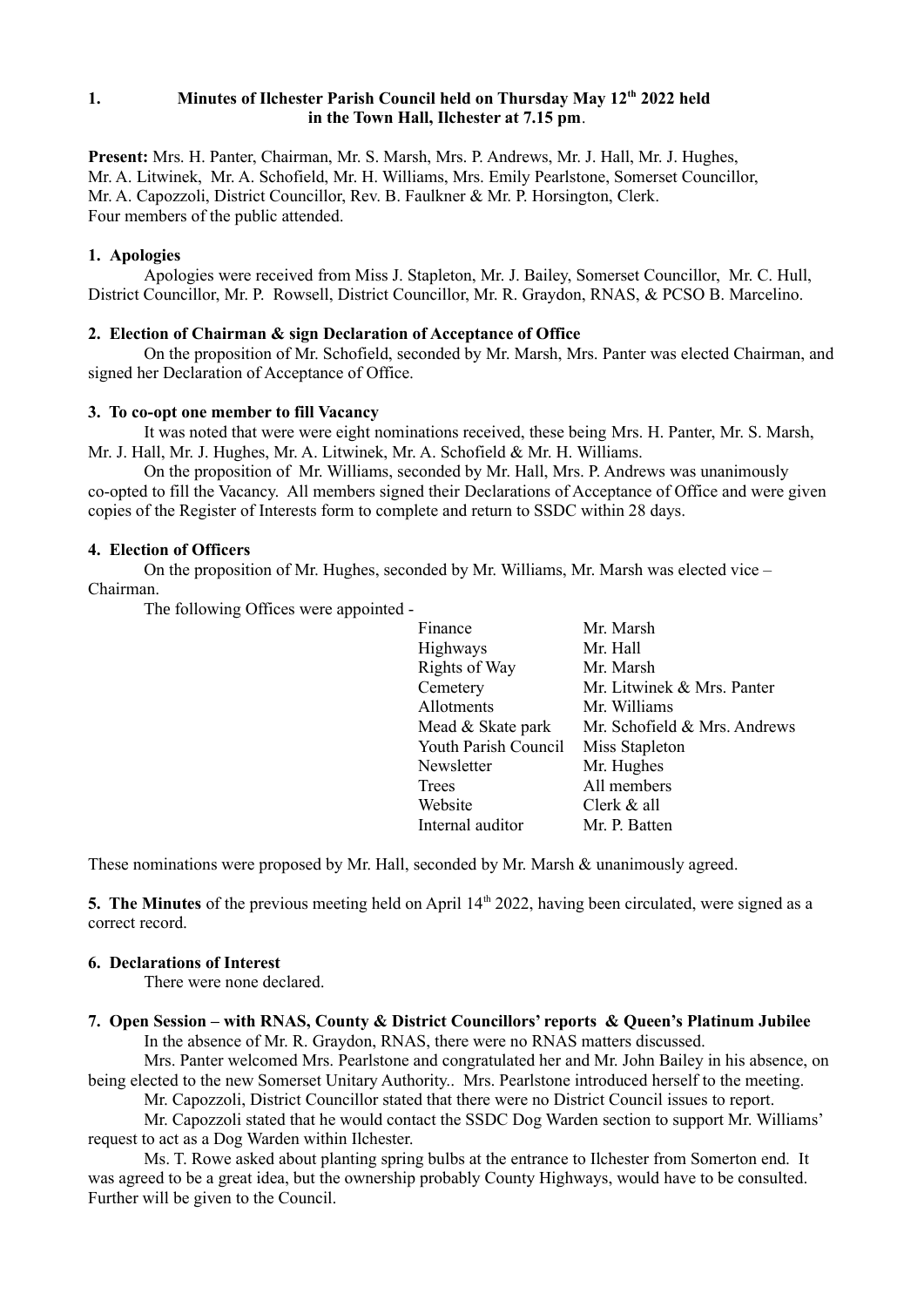Ms. Rowe suggested that the Council consider 'No mow in May' to help promote wildlife. It was agreed to be an idea worth pursuing for next year, as half of May is nearly gone.

Mr. Pope again asked why was the Ransom strip in Priory road not being kept tidy. It was explained that this is the responsibility of the Town Trust who now own it. Mr. Hall stated that he felt that the Town Trust had no legal responsibility to maintain this area.

Mr. Pope highlighted parking issues in the Canon's Gate area, suggesting white lines in that area.

Mr. Hughes reported on details of the proposed arrangements for the Queen's Platinum Jubilee, with leaflets being delivered to every property within Ilchester and events were coming together with a Street Party in the High Street to be held on Sunday June 5<sup>th</sup>. This will also include the presentation of a plaque to commemorate the event being given to the Town Hall.

The Clerk reported that SSDC had approved a grant of £910 towards this event. It was agreed that once received, this sum will be paid to IDCA.

### **8. Police & Community issues with reports from Ilchester Town Trust, IDCA, IRINEC, Surgery news & Church matters**

The latest Wincanton & Somerton Police newsletter & Crime report had been received & circulated. Mrs. Panter stated that she is to contact PCSO Marcelino to ask for a meeting.

Mr. Marsh reported on Surgery matters, stating there are still restricted numbers of staff, due to Covid. The Surgery has been donated a Testing Machine for Asthma issues, and the Surgery is due to open on Monday next.

Following the query from a resident asking if the cost of maintenance of the Defibrillator at Great Orchard, is something that the Parish Council would consider, it was reported that the telephone kiosk is in need of some repair at present, and it was agreed that Mr. Marsh would look at this and report back.

Mr. H. Williams reported on behalf of the Town Trust that the Charity is still in profit and the hire charges for the coffee mornings are being reconsidered, as there it is evident that would be little or no profit left for those organisations running these. Car boot sales continue to be well supported and Safeguarding & Risk assessments policies are being reviewed.

The Clerk reported from IRINEC that Mrs. Panter's four term as Trustee ends in July, and on the proposition of Mr. Marsh, seconded by Mr. Williams, Mrs. Panter was re-appointed for four more years.

Rev. Faulkner gave members a copy of the Annual Parochial reports for St. Mary's Parochial Church Council. The PCC are waiting for the broken windows to be repaired.

Rev. Faulkner reported that there will be a 'Coronation event' in Church involving the Schools, on May 27<sup>th</sup> and there are to be Flower displays in the Church for two weeks over the Jubilee period. Also there will be a Service on June  $5<sup>th</sup>$  at 6.00pm, and there has been a Sponsor for this Service.

### **9. Area owned by Ilchester & District Angling Club**

The Clerk reported he had spoken to Mr. Brian Bushell, Ilchester Angling Club, and had been assured that their Solicitor will be instructed in due course. A complaint had been received reference brambles in that area, affecting their property, and the Clerk was instructed to reply.

#### **10. Youth Parish Councils**

In the absence of Miss Stapleton, no matters were reported.

### **11. Hainbury development & Housing survey**

 Mrs. Panter reported that she and Miss Stapleton had met with the Clerk to the Town Trust and a SSDC Officer to discuss potential Section 106 payments from the ongoing development to either bodies.

After some discussion, it was agreed to ask SSDC if there has been any pre planning discussions reference any future developments beyond the ongoing Hainbury development.

Mr. Marsh reported that he still has to adapt the questionnaire to be relevant for Ilchester, regarding views on future development within Ilchester, and after some discussion, including consideration of having either a Local or Neighbourhood plan, it was agreed to wait & see what impact the latest Government announcement will have, as it is supposed to strengthen local opinion in planning matters affecting their area.

#### **12. Planning matters**

Application 19/02668/FUL for Mr. Mark Knight at New Spittles Farm for an agricultural building to be used as a calving yard  $\&$  associated works – no decision

**2.**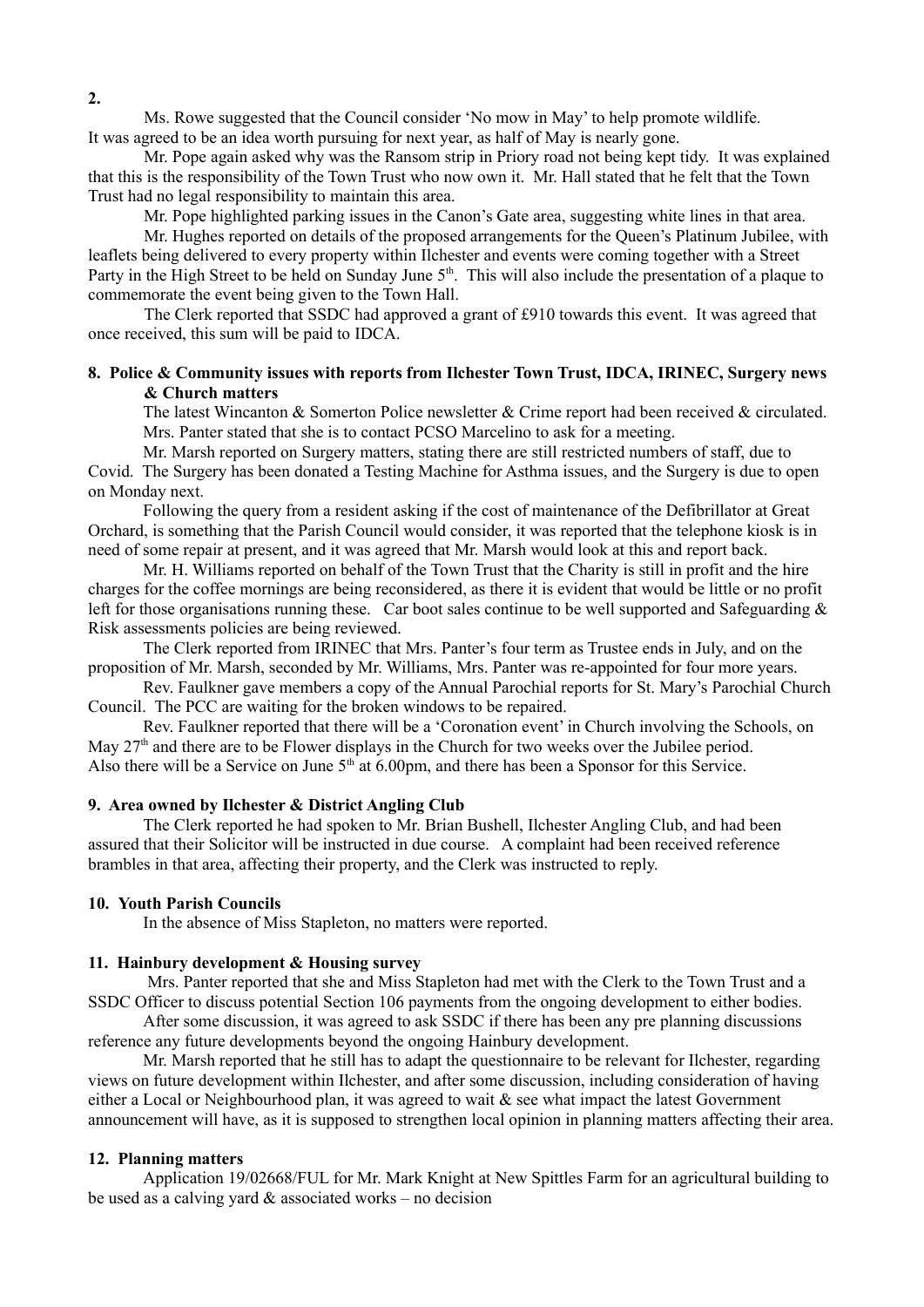**3.**

Application 19/02670/FUL at New Spittles Farm for an agricultural building to be used as a collecting and dispersal yard facility  $&$  associated works – no decision

Application 19/02669/FUL at New Spittles Farm for an agricultural building to be used as a milking parlour complex  $\&$  associated works – no decision

The Council noted that there was no decision on application 22/00918/HOU at 12, Church Street to demolish stone & tile kitchen extension and modern concrete block boiler room. Erection of a single storey rear extension & carry out internal minor alterations.

The Council considered and supported application 22/00746/HOU at 26, Abbots Road for dropped kerb and alterations to front garden to provide gravelled parking for two vehicles.

#### **13. Financial matters**

The account balances were reported as at  $06/05/22$  C/A/c £100 & B/R A/c £50,603.80p **Receipts** - £29,000 SSDC precept, £2.86p Bank interest, £357.30p HMRC VAT claim & £530 allotment rent **Payments made -**

| 12/05/22 | 2595 | £332.39   | Running Imp coins QPJ             |
|----------|------|-----------|-----------------------------------|
| 12/05/22 | 2596 | £118.79   | Running Imp coins QPJ             |
| 12/05/22 | 2597 | £63.11    | J. Hughes leaflets QPJ            |
| 12/05/22 | 2598 | £1.578.50 | A. J Gallagher insurances         |
| 12/05/22 | 2599 | f49       | H. Williams weedkiller allotments |
| 12/05/22 | 2600 | £20       | T. Mepham skate park              |
| 12/05/22 | 2601 | £601.25   | P. Horsington salary & expenses   |
| 12/05/22 | 2602 | £282      | Chalmers & Co paye etc.           |
|          |      |           |                                   |

The Council approved the above cheques for payment.

The Council agreed to contact NatWest and ask for new Mandate forms for members, who are not at present signatories on their list.

 The Clerk reported that Mr. Batten, Internal auditor, had inspected, and approved the Annual accounts, and signed the relevant document.

### **14. Cemetery**

The Council noted that the claim for the tree works  $& \text{£}150$  for slight damage to those Grave stones in that area had been refused by the Insurance company Gallagher. Their reasons being, they do not insure trees and Graves are the responsibility of the families of the interred. This was noted.

Mr. Litwinek gave members copies of his detailed report on the issues of Burial charges and the need to update the conditions relating to requests for burials from persons with no connection to the Parish. After some discussion, as this is somewhat complicated, it was agreed to hold a separate meeting to deal with this in detail and report back to a Council meeting for approval.

#### **15. Highway matters**

The Council discussed the latest traffic figures and Mr. Hall has agreed to take over the arrangements for the VAS use from Mr. Bushell. Mr. Hall raised the possible use of the VAS without the display unit being switched on, this to collect data without drivers being made aware of it being in place.

The Council noted that there had been no update on the request reference 'Hedgehog signs' ,which is being evaluated by SCC Highways, it was agreed to ask Highways for an update.

It was noted that the painting of the signpost to Limington, as agreed some time ago is still ongoing. Mr. Litwinek highlighted the poor state of some pavements within the Parish. It was agreed that

photographic evidence is taken, showing where, which will then be sent to County Highways.

#### **16. Flooding issues**

The Council noted that there had been no flooding issues and there was nothing received from the E. A. reference the existing flood defences in Ilchester.

#### **17. Allotments**

Mr. Williams stated that the trees works, hedges & brambles trimming have been completed and dealt with.